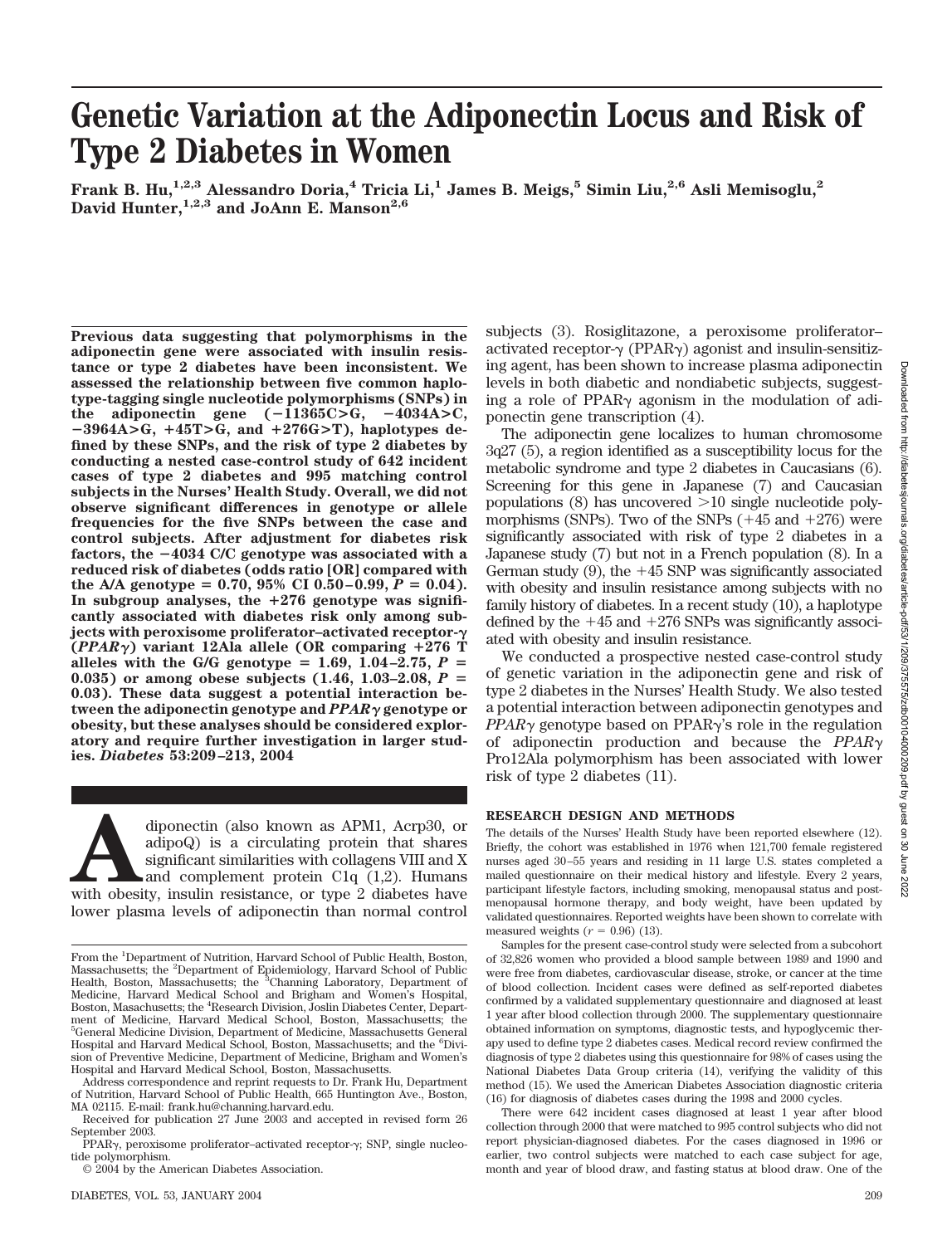two control subjects was also matched according to BMI  $(\pm 1 \text{ kg/m}^2)$ . For the cases diagnosed after 1996, one control subject was matched to each case subject for age, month and year of blood draw, and fasting status, and an additional control subject was also matched for BMI for cases in the top BMI decile, for better control of obesity.

DNA was extracted from the buffy coat fraction of centrifuged blood using the QIAmp Blood Kit (Qiagen, Chatsworth, CA). Four SNPs (-11365C>G,  $-4034A > C$ ,  $+45T > G$ , and  $+276G > T$ ) were chosen for genotyping based on their ability to tag all common haplotypes at the adiponectin locus; these common haplotypes (frequency  $>5\%$ ) account for  $>70\%$  of the haplotypes at this locus (10). Another SNP  $(-3964A > G)$  was selected because of its lack of strong linkage disequilibrium with the four haplotype-tagging SNPs. The primary genotyping technique was Taqman SNP allelic discrimination by means of an ABI 7900HT (Applied Biosystems, Foster City, CA). Genotype frequencies for all SNPs were found to be in Hardy-Weinberg equilibrium (*P* - 0.05).

Plasma insulin, C-peptide, and proinsulin were determined by radioimmunoassay using a commercial kit (Linco Research, St. Charles, MO). Ten percent of the samples assayed were redundant samples included for quality control. Within-individual coefficients of variation among the redundant samples were 13.9, 6.9, and 7.3% for insulin, C-peptide, and proinsulin, respectively.

Genotype and allele frequencies between case and control subjects were compared using  $y^2$  tests. Odds ratios (ORs) were determined using unconditional multivariate logistic regression adjusting for type 2 diabetes risk factors assessed in the 1988 cycle, including age (5-year categories), physical activity  $($ <1.5, 1.5–5.9, 6.0–11.9, 12–20.9, and  $\geq$ 21.0 metabolic equivalent hours/week), smoking (never, past, and current  $\lfloor \leq 15, 15-24, \text{ or } \geq 25 \text{ eigenttes/day} \rfloor$ ), alcohol intake (nondrinker and drinker  $[0.1-4.9, 5-10, 0r > 10 g/day]$ ), and BMI  $(<23, 23-24.9, 25-29.9, 30-34.9, or \geq 35 \text{ kg/m}^2$ ). Interactions between adiponectin genotypes and *PPAR*  $\gamma$  Pro12Ala genotype (Pro/Pro, Pro/Ala+Ala/ Ala) and obesity (BMI  $\leq 30$ ,  $\geq 30$  kg/m<sup>2</sup>) were assessed using a likelihood ratio test.

Haplotype frequencies were estimated by SAS/Genetics using the expectation-maximization algorithm (17). We used  $\chi^2$  tests to examine whether overall haplotype frequencies were significantly different between case and control subjects. These analyses were repeated for strata defined by *PPAR* Pro12Ala genotype (Pro/Pro, Pro/Ala+Ala/Ala) and obesity (BMI <30,  $\geq$ 30  $kg/m<sup>2</sup>$ ).

#### **RESULTS**

Characteristics of the case and control subjects are presented in Table 1. The baseline plasma concentrations of fasting insulin, C-peptide, and proinsulin were significantly higher in case than control subjects.

Overall, there were no statistically significant differences in the distribution of genotypes comparing case with control subjects (Table 2). Individual SNPs at positions  $+45$  and  $+276$  were not associated with risk of diabetes. The haplotype defined by these two SNPs was also not associated with diabetes risk (data not shown). For the  $-4034$  SNP, there was a suggestion of lower diabetes risk among subjects with the C/C genotype compared with those with the A/A genotype ( $OR = 0.70$ , 95% CI 0.50–0.99,  $P = 0.04$ , but the A/C genotype was not associated with diabetes risk. The OR of diabetes comparing subjects with the C/C genotype with those with the A allele was 0.77  $(0.56 - 1.04)$ .

In stratified analyses (Table 3), subjects with the T allele (G/T or T/T genotype) at position  $+276$  had a significantly increased risk of type 2 diabetes compared with subjects with G/G genotype among subjects with the  $PPAR<sub>Y</sub>$  alanine allele (OR = 1.69, 95% CI 1.04–2.75,  $P = 0.035$ ), but not among subjects with  $PPAR\gamma$  proline allele (*P* for interaction = 0.14). Women with both the  $+276$  G/G genotype and the  $PPAR\gamma$  alanine allele had a lower risk of diabetes (0.56, 0.38–0.83) compared with women with both the adiponectin  $+276$  T allele and the PPAR $\gamma$  Pro/Pro genotype. Likewise, among obese subjects the  $+276$  T

## TABLE 1

A comparison of diabetes risk factors between case and control subjects\*

|                          | Case              | Control           |                  |
|--------------------------|-------------------|-------------------|------------------|
|                          | subjects          | subjects          | $\boldsymbol{P}$ |
| $\boldsymbol{n}$         | 642               | 995               |                  |
| Age (years)              | $54.51 \pm 6.83$  | $54.40 \pm 6.81$  | 0.74             |
| BMI $(kg/m^2)$           | $30.45 \pm 5.62$  | $27.22 \pm 5.78$  | < 0.001          |
| Physical activity        |                   |                   |                  |
| (metabolic equivalent    |                   |                   |                  |
| hours/week)              | $12.40 \pm 15.31$ | $14.97 \pm 17.98$ | 0.002            |
| Alcohol intake $(g/day)$ | $3.68 \pm 6.93$   | $6.07 \pm 9.30$   | $< \!\! 0.001$   |
| Waist circumference (in) | $35.48 \pm 4.94$  | $32.13 \pm 4.87$  | $< \!\! 0.001$   |
| Ethnicity (Caucasian)    | 94.8              | 95.8              | 0.39             |
| Current smoker           | 13.9              | 12.4              | 0.38             |
| Postmenopausal status    | 75.7              | 74.1              | 0.46             |
| Family history of        |                   |                   |                  |
| diabetes (first-degree)  |                   |                   |                  |
| relatives)               | 47.5              | 22.1              | < 0.001          |
| History of hypertension  | 48.6              | 28.6              | < 0.001          |
| History of high          |                   |                   |                  |
| cholesterol              | 32.4              | 24.5              | 0.0005           |
| Biomarkers†              |                   |                   |                  |
| Insulin $(\mu U/ml)$     | $13.67 \pm 9.08$  | $10.55 \pm 6.22$  | < 0.001          |
| $C$ -peptide $(pm/ml)$   | $0.99 \pm 0.70$   | $0.61 \pm 0.40$   | < 0.001          |
| Proinsulin (fmol/ml)     | $26.51 \pm 22.14$ | $11.69 \pm 8.88$  | $< \!\! 0.001$   |

Data are means  $\pm$  SD or percent. \*Case and control subjects were matched for age, fasting status, and race. †The biomarker analyses included 432 case and 398 control subjects.

allele was associated with increased risk of diabetes compared with those with the G/G genotype (1.46, 1.03– 2.08,  $P = 0.03$ ), but this association was not observed among nonobese subjects  $(P \text{ for interaction } = 0.10)$ . Adjustment for  $PPAR\gamma$  genotype did not affect these results.

Table 4 presents the frequencies of the six common haplotypes defined by the five SNPs for all case and control subjects and for subjects with the *PPAR* $\gamma$  alanine allele or obesity. Overall, there were no significant differences in haplotype frequencies between case and control subjects ( $P = 0.51$ ). When stratified by  $PPAR\gamma$  Pro12Ala genotype or obesity, there were no significant differences in overall haplotype frequencies between case and control subjects for PPAR $\gamma$  12Pro allele carriers or nonobese subjects (data not shown). There was a suggestion of an overall difference in hapolotype frequencies between case and control subjects among obese subjects  $(P = 0.06)$ . The difference was primarily due to excess frequency for the C-A-G-T-G haplotype (a subhaplotype of the  $+45/+276$  T-G haplotype) and lower frequency for the G-A-A-T-T haplotype in case subjects compared with the control subjects. However, tests for the differences for these individual haplotypes between case and control subjects did not reach statistical significance (data not shown).

Among the control subjects, none of the individual SNPs in the adiponectin gene were significantly associated with variation in levels of fasting insulin, C-peptide, or proinsulin (data not shown). The prevalence of obesity ( $\text{BMI} \geq 30$ kg/m<sup>2</sup>) was higher among carriers of the  $+45$  T allele compared with the G allele  $(31 \text{ vs. } 23\%, P = 0.047)$ , and the haplotype defined by  $+45$  T and  $+276$  G was associated with a significantly higher prevalence of obesity (35 vs.  $27\%, P = 0.027$ . However, this haplotype was not associ-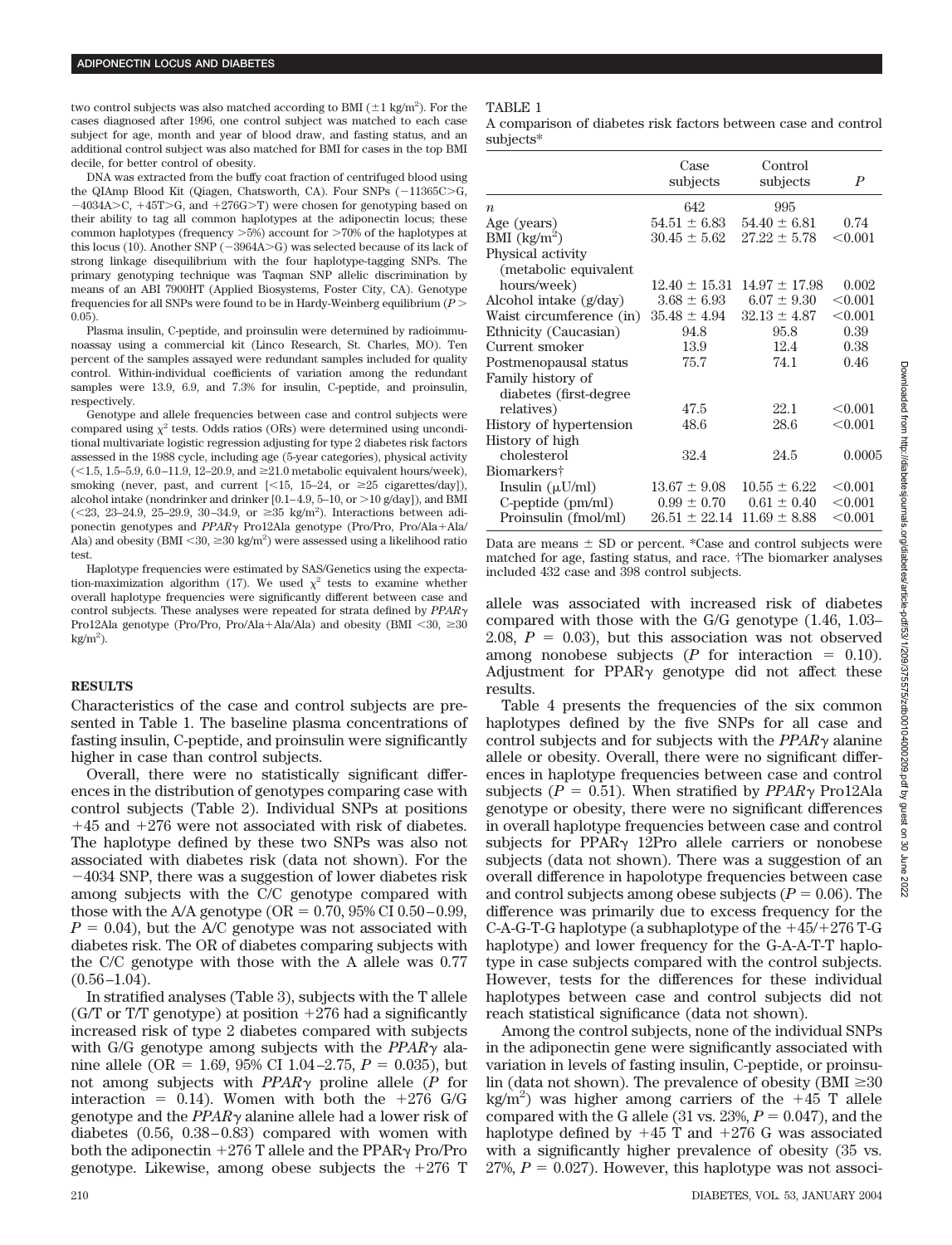| TABLE 2                                                                   |  |  |  |  |
|---------------------------------------------------------------------------|--|--|--|--|
| Associations between SNPs in adiponectin gene and risk of type 2 diabetes |  |  |  |  |

|             |             | Case subjects | Control subjects | Unadjusted OR       | Multivariate OR*    |
|-------------|-------------|---------------|------------------|---------------------|---------------------|
| SNP-11365   | C/C         | 357(55.6)     | 557 (56.0)       | 1.0                 | 1.0                 |
|             | C/G         | 244 (38.0)    | 379 (38.1)       | $1.00(0.81 - 1.23)$ | $1.01(0.81 - 1.27)$ |
|             | G/G         | 41(6.4)       | 59(5.9)          | $1.08(0.71 - 1.64)$ | $1.02(0.65-1.59)$   |
| SNP-4034    | A/A         | 292(45.5)     | 418(42.0)        | 1.0                 | $1.0\,$             |
|             | A/C         | 280(43.6)     | 439(44.1)        | $0.92(0.74 - 1.13)$ | $0.96(0.76-1.20)$   |
|             | C/C         | 70(10.9)      | 138 (13.9)       | $0.73(0.53 - 1.01)$ | $0.70(0.50-0.99)$   |
| SNP-3964    | A/A         | 440(68.5)     | 633(63.6)        | $1.0\,$             | 1.0                 |
|             | A/G         | 177 (27.6)    | 331 (33.3)       | $0.78(0.63 - 0.97)$ | $0.79(0.62 - 1.00)$ |
|             | G/G         | 25(3.9)       | 31(3.1)          | $1.16(0.68 - 2.00)$ | $1.20(0.67-2.13)$   |
| $SNP + 45$  | T/T         | 518 (80.7)    | 785 (78.9)       | $1.0\,$             | 1.0                 |
|             | $T/G + G/G$ | 124(19.3)     | 210(21.1)        | $0.90(0.70-1.15)$   | $0.91(0.70-1.19)$   |
| $SNP + 276$ | G/G         | 322(50.2)     | 523(52.6)        | $1.0\,$             | $1.0\,$             |
|             | G/T         | 266(41.4)     | 399(40.1)        | $1.08(0.88 - 1.34)$ | $1.16(0.93-1.45)$   |
|             | T/T         | 54(8.4)       | 73(7.3)          | $1.20(0.82 - 1.75)$ | $1.22(0.81 - 1.82)$ |

Data are *n* (%) or OR (95% CI). \*Adjusted for age (5-year categories), alcohol consumption (nondrinkers, 0–4.9, 5–10, or -10 g/day), physical activity (quintiles of metabolic equivalent hours/week), smoking (never, past, and current smoker of 1–14, 15–24, and ≥25 cigarettes/day), and BMI (<23, 23-24.9, 25-29.9, 30-34.9, and  $\geq 35$  kg/m<sup>2</sup>).

ated with elevated fasting insulin or C-peptide levels. Subjects with the PPAR $\gamma$  12Ala allele and the adiponectin 276 G/G allele, who had a significantly lower risk of type 2 diabetes compared with subjects with the PPAR $\gamma$  Pro allele and the adiponectin  $+276$  C allele, had slightly lower levels of fasting insulin (12.0 vs. 14.1  $\mu$ U/ml,  $P = 0.06$ ).

## **DISCUSSION**

Our data do not suggest an important role of adiponectin SNPs or haplotypes in the development of type 2 diabetes in Caucasian women. Subgroup analyses suggest a significant association between  $SNP + 276$  and risk of diabetes among  $PPAR<sub>Y</sub>$  alanine allele carriers or among obese subjects. Although biologically plausible, these interaction tests had limited power and should be considered exploratory.

Prior data on adiponectin gene variation and risk of type 2 diabetes have been inconsistent. In a Japanese study (7)

that included 384 type 2 diabetic subjects and 480 nondiabetic control subjects, subjects with the G/G genotype at position  $+45$  or the G/G genotype at position  $+276$  had a significantly increased risk of diabetes compared with those with the T/T genotype at these loci. In a study conducted in Germany (9), subjects with  $G/G + GT$ genotypes at position  $+45$  had higher BMI and lower insulin sensitivity, but these associations were significant only among subjects without a family history of diabetes, not among those with a family history of diabetes. Recently, Menzaghi et al. (10) reported that a haplotype defined by the  $+45$  and  $+276$  SNPs was associated with several components of the insulin resistance syndrome. However, neither the two individual SNPs nor their haplotype were associated with risk of type 2 diabetes. Similarly, a study conducted in French Caucasian families (8) did not detect any significant associations between

# TABLE 3

The association between adiponectin  $+276$  and risk of type 2 diabetes according to PPAR $\gamma$  genotype and obesity

|                              | Case subjects | Control subjects | OR (95% CI)                      | P for interaction |
|------------------------------|---------------|------------------|----------------------------------|-------------------|
| PPAR <sub>Y</sub> Pro/Pro    |               |                  |                                  |                   |
| $SNP + 276$                  |               |                  |                                  |                   |
| G/G                          | 269(52.2)     | 392(52.6)        | $1.0*$                           |                   |
| $G/T + T/T$                  | 246 (47.8)    | 354 (47.5)       | $1.09(0.86 - 1.39)^*$            | 0.14              |
| PPAR <sub>Y</sub> Ala        |               |                  |                                  |                   |
| $SNP + 276$                  |               |                  |                                  |                   |
| G/G                          | 51(40.8)      | 127(52.1)        | $1.0*$                           |                   |
| $G/T + T/T$                  | 74 (59.2)     | 117(48.0)        | $1.69(1.04 - 2.75)*$             |                   |
| BMI $<$ 30 kg/m <sup>2</sup> |               |                  |                                  |                   |
| $SNP + 276$                  |               |                  |                                  |                   |
| G/G                          | 172(51.5)     | 372 (51.5)       | 1.0 <sub>†</sub>                 |                   |
| $G/T + T/T$                  | 161(48.4)     | 350(48.5)        | $1.04(0.79-1.36)$ <sup>†</sup>   | 0.10              |
| BMI $\geq 30 \text{ kg/m}^2$ |               |                  |                                  |                   |
| $SNP + 276$                  |               |                  |                                  |                   |
| G/G                          | 143(48.6)     | 143(56.1)        | 1.0 <sub>†</sub>                 |                   |
| $G/T + T/T$                  | 151(51.4)     | 112(43.9)        | $1.46(1.03 - 1.08)$ <sup>†</sup> |                   |

Data are *n* (%) unless otherwise indicated. The number of case and control subjects in these analyses was less than the overall study due to missing data on PPARy genotype or obesity. \*Adjusted for age (5-year categories), alcohol consumption (nondrinkers,  $0-4.9,$   $5-10,$  or  $\geq$   $10$ g/day), physical activity (quintiles of metabolic equivalent hours/week), smoking (never, past, and current smoker of 1–14, 15–24, and  $\geq$ 25 cigarettes/day), and BMI (<23, 23-24.9, 25-29.9, 30-34.9, and  $\geq$ 35 kg/m<sup>2</sup>). †Adjusted for age (5-year categories), alcohol consumption (nondrinkers,  $0-4.9$ ,  $5-10$ , or  $\geq 10$  g/day), physical activity (quintiles of metabolic equivalent hours/week), and smoking (never, past, and current smoker of 1–14, 15–24, and  $\geq 25$  cigarettes/day).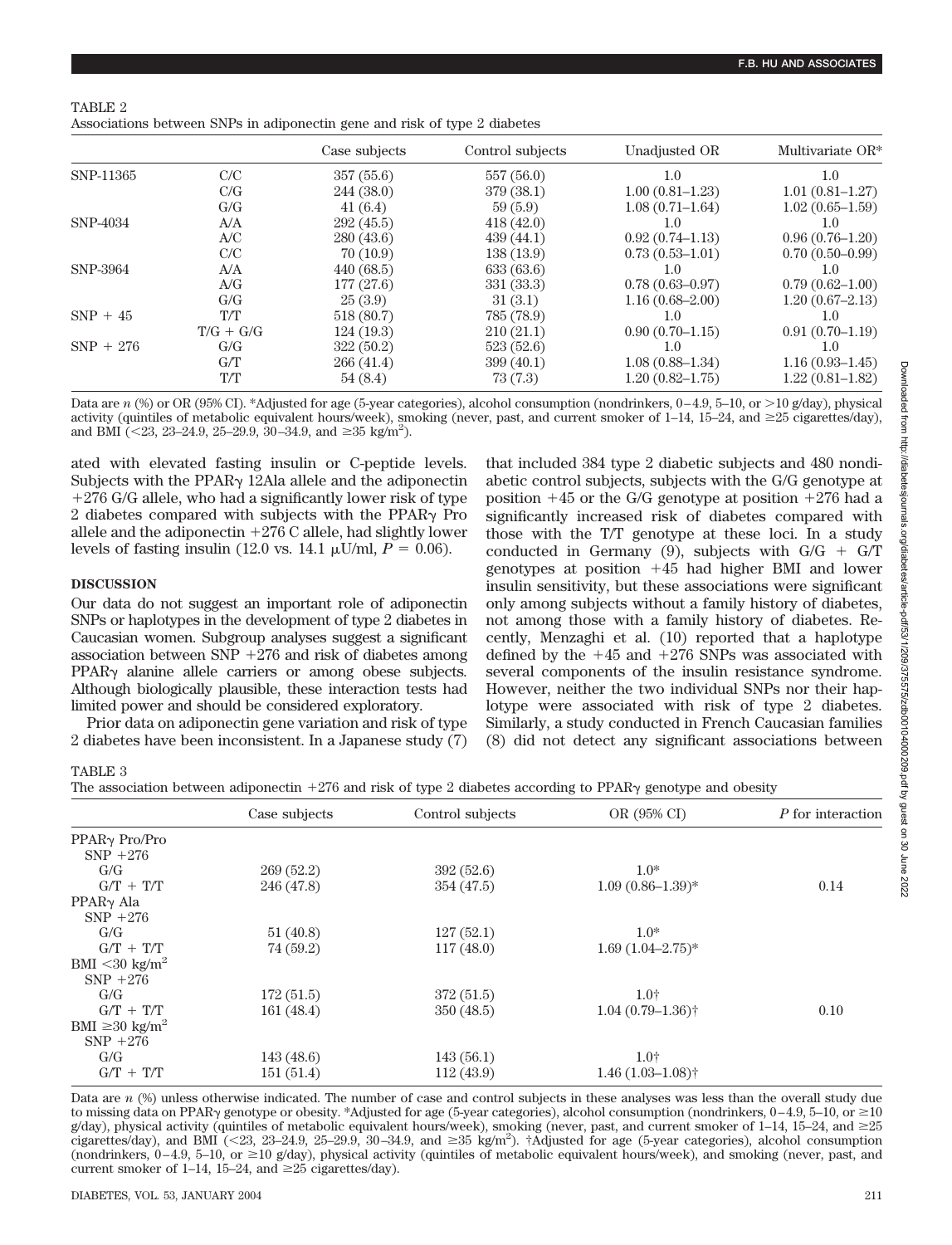#### TABLE 4

Haplotype frequency difference between case and control subjects for all subjects, subjects with the PPAR $\gamma$ 12 Ala allele, and obese subjects

|                     |               |                  |                  |                  | Total                     |                         | $PPARY 12$ Ala allele  |                        | Obese subjects         |                        |
|---------------------|---------------|------------------|------------------|------------------|---------------------------|-------------------------|------------------------|------------------------|------------------------|------------------------|
| Inferred haplotypes |               | Case<br>subjects | Control subjects | Case<br>subjects | Control subjects          | Case<br>subjects        | Control subjects       |                        |                        |                        |
| $-11365$            | $-4034$       | $-3964$          | $+45$            | $+276$           | $(642 \times 2 = 1284)^*$ | $(995 \times 2 = 1990)$ | $(125 \times 2 = 250)$ | $(244 \times 2 = 488)$ | $(286 \times 2 = 572)$ | $(241 \times 2 = 482)$ |
| C                   | Α             | Α                |                  | G                | 21%                       | 21%                     | 23%                    | 20%                    | 21%                    | 24%                    |
| C                   | Α             | G                | $^{\prime}$      | G                | 20%                       | 19%                     | 19%                    | 17%                    | 21%                    | 16%                    |
| С                   | Α             | A                | G                | G                | 16%                       | 15%                     | 16%                    | 15%                    | 16%                    | 14%                    |
| G                   | Α             | Α                | т                | т                | 12%                       | 13%                     | 10%                    | 13%                    | 10%                    | 15%                    |
| С                   | $\mathcal{C}$ | А                | m                | G                | 9%                        | 8%                      | 8%                     | 11%                    | 9%                     | 7%                     |
| C                   | Α             | G                |                  | Т                | 5%                        | 5%                      | 11%                    | 7%                     | 7%                     | 7%                     |
| All others          |               |                  |                  |                  | 17%                       | 19%                     | 13%                    | 17%                    | 16%                    | 17%                    |
| Ρ                   |               |                  |                  |                  | 0.51                      |                         | 0.11                   |                        | 0.06                   |                        |

\*The number of chromosomes  $= n$  subjects  $\times 2$ .

these two SNPs and risk of type 2 diabetes, although it suggested a possible association with two other SNPs  $(-11391G > A$  and  $-11377C > G$ ).

Consistent with the analysis by Menzaghi et al. (10), we found that the  $+45/+276$  haplotype was associated with a greater prevalence of obesity. However, we did not observe an association between the haplotype and fasting insulin levels. These results suggest that the  $+45$  or  $+276$ SNPs in the adiponectin gene are unlikely to play a major role in the development of diabetes in Caucasians.

Our study suggests a possible interaction between SNPs in the adiponectin and *PPAR* genes on diabetes risk. We found that subjects with the 12Ala allele and the adiponectin  $+276$  G/G allele had a lower risk of type 2 diabetes. Although the exact biological basis for the finding is unclear, this combination appeared to be associated with somewhat lower fasting insulin levels among control subjects. One limitation of our study is that we did not measure plasma levels of adiponectin.

In conclusion, we did not detect important associations between the five individual SNPs in the adiponectin gene, or common haplotypes defined by these SNPs, and risk of type 2 diabetes. There was a suggestion of interaction between the  $+276$  genotype and the *PPAR* $\gamma$  Pro12Ala polymorphism or obesity on risk of type 2 diabetes, but these results were not a primary aim of the analysis, need to be interpreted with caution, and should be replicated in future studies with much larger samples. Although adiponectin protein has consistent and robust associations with many metabolic and diabetes traits, the biological effects of this protein are not evidently mediated through genetic mechanisms.

# **ACKNOWLEDGMENTS**

This work was supported by the National Institutes of Health research grants CA87969, DK58845, and DK55523. A.D. is partly supported by a Grant-in-Aid from the American Heart Association. J.B.M. is supported by an American Diabetes Association Career Development Award.

We are indebted to the participants in the Nurses' Health Study for their cooperation and to Jeanne Sparrow for laboratory assistance.

#### **REFERENCES**

- 1. Scherer PE, Williams S, Fogliano M, Baldini G, Lodish HF: A novel serum protein similar to C1q, produced exclusively in adipocytes. *J Biol Chem* 270:26746–26749, 1995
- 2. Hu E, Liang P, Spiegelman BM: AdipoQ is a novel adipose-specific gene dysregulated in obesity. *J Biol Chem* 271:10697–10703, 1996
- 3. Havel PJ: Control of energy homeostasis and insulin action by adipocyte hormones: leptin, acylation stimulating protein, and adiponectin. *Curr Opin Lipidol* 13:51–59, 2002
- 4. Yang WS, Jeng CY, Wu TJ, Tanaka S, Funahashi T, Matsuzawa Y, Wang JP, Chen CL, Tai TY, Chuang LM: Synthetic peroxisome proliferator–activated receptor- $\gamma$  agonist, rosiglitazone, increases plasma levels of adiponectin in type 2 diabetic patients. *Diabetes Care* 25:376–380, 2002
- 5. Takahashi M, Arita Y, Yamagata K, Matsukawa Y, Okutomi K, Horie M, Shimomura I, Hotta K, Kuriyama H, Kihara S, Nakamura T, Yamashita S, Funahashi T, Matsuzawa Y: Genomic structure and mutations in adiposespecific gene, adiponectin. *Int J Obes Relat Metab Disord* 24:861–868, 2000
- 6. Kissebah AH, Sonnenberg GE, Myklebust J, Goldstein M, Broman K, James RG, Marks JA, Krakower GR, Jacob HJ, Weber J, Martin L, Blangero J, Comuzzie AG: Quantitative trait loci on chromosomes 3 and 17 influence phenotypes of the metabolic syndrome. *Proc Natl Acad SciUSA* 97:14478–14483, 2000
- 7. Hara K, Boutin P, Mori Y, Tobe K, Dina C, Yasuda K, Yamauchi T, Otabe S, Okada T, Eto K, Kadowaki H, Hagura R, Akanuma Y, Yazaki Y, Nagai R, Taniyama M, Matsubara K, Yoda M, Nakano Y, Tomita M, Kimura S, Ito C, Froguel P, Kadowaki T: Genetic variation in the gene encoding adiponectin is associated with an increased risk of type 2 diabetes in the Japanese population. *Diabetes* 51:536–540, 2002
- 8. Vasseur F, Helbecque N, Dina C, Lobbens S, Delannoy V, Gaget S, Boutin P, Vaxillaire M, Lepretre F, Dupont S, Hara K, Clement K, Bihain B, Kadowaki T, Froguel P: Single-nucleotide polymorphism haplotypes in the both proximal promoter and exon 3 of the APM1 gene modulate adipocytesecreted adiponectin hormone levels and contribute to the genetic risk for type 2 diabetes in French Caucasians. *Hum Mol Genet* 11:2607–2614, 2002
- 9. Stumvoll M, Tschritter O, Fritsche A, Staiger H, Renn W, Weisser M, Machicao F, Haring H: Association of the T-g polymorphism in adiponectin (exon 2) with obesity and insulin sensitivity: interaction with family history of type 2 diabetes. *Diabetes* 51:37–41, 2002
- 10. Menzaghi C, Ercolino T, Di Paola R, Berg AH, Warram JH, Scherer PE, Trischitta V, Doria A: A haplotype at the adiponectin locus is associated with obesity and other features of the insulin resistance syndrome. *Diabetes* 51:2306–2312, 2002
- 11. Altshuler D, Hirschhorn JN, Klannemark M, Lindgren CM, Vohl MC, Nemesh J, Lane CR, Schaffner SF, Bolk S, Brewer C, Tuomi T, Gaudet D, Hudson TJ, Daly M, Groop L, Lander ES: The common PPARgamma Pro12Ala polymorphism is associated with decreased risk of type 2 diabetes. *Nat Genet* 26:76–80, 2000
- 12. Colditz GA, Manson JE, Hankinson SE: The Nurses' Health Study: 20-year contribution to the understanding of health among women. *J Womens Health* 6:49–62, 1997
- 13. Manson JE, Willett WC, Stampfer MJ, Colditz GA, Hunter DJ, Hankinson SE, Hennekens CH, Speizer FE: Body weight and mortality among women. *N Engl J Med* 333:677–685, 1995